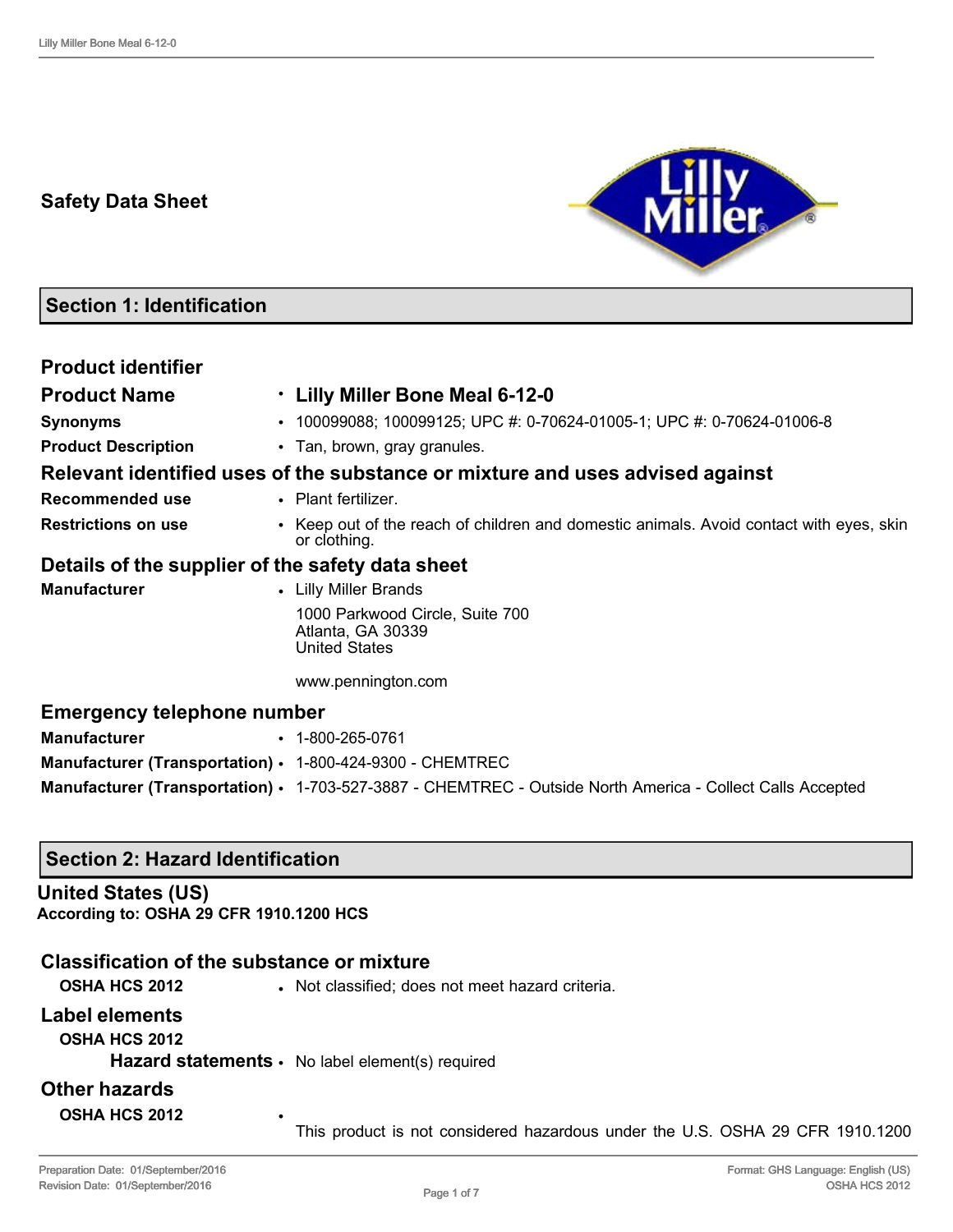## **Section 3 - Composition/Information on Ingredients**

•

### **Substances**

| <b>Composition</b>   |                      |          |
|----------------------|----------------------|----------|
| <b>Chemical Name</b> | <b>I</b> Identifiers | 0/<br>70 |
| <b>Bone Meal</b>     | $CAS:68409-76-7$     | 100%     |

### **Mixtures**

Material does not meet the criteria of a mixture according to United Nations Globally Harmonized System of Classification and Labelling of Chemicals (GHS)

**Section 4: First-Aid Measures**

## **Description of first aid measures**

| <b>Inhalation</b>                                                          | IF INHALED: If breathing is difficult, remove person to fresh air and keep at rest in a<br>position comfortable for breathing. Call a physician if symptoms occur.                                                                                                              |  |  |
|----------------------------------------------------------------------------|---------------------------------------------------------------------------------------------------------------------------------------------------------------------------------------------------------------------------------------------------------------------------------|--|--|
| <b>Skin</b>                                                                | IF ON SKIN: Wash skin with soap and water. If irritation develops and persists, get<br>medical attention.                                                                                                                                                                       |  |  |
| <b>Eye</b>                                                                 | IF IN EYES: Rinse cautiously with water for several minutes. Remove contact lenses,<br>if present and easy to do. Continue rinsing. Call a poison control center or doctor for<br>treatment advice.                                                                             |  |  |
| Ingestion                                                                  | IF SWALLOWED: Call a poison control center or doctor immediately for treatment<br>advice. Do not give any liquid to the person. Do not induce vomiting unless told to do<br>so by a poison control center or doctor. Do not give anything by mouth to an<br>unconscious person. |  |  |
| Most important symptoms and effects, both acute and delayed                |                                                                                                                                                                                                                                                                                 |  |  |
|                                                                            | • Refer to Section 11 - Toxicological Information.                                                                                                                                                                                                                              |  |  |
| Indication of any immediate medical attention and special treatment needed |                                                                                                                                                                                                                                                                                 |  |  |
| <b>Notes to Physician</b>                                                  | • Treat symptomatically and supportively.                                                                                                                                                                                                                                       |  |  |

# **Section 5: Fire-Fighting Measures**

## **Extinguishing media**

**Suitable Extinguishing Media** • Use appropriate extinguishing media for surrounding fire.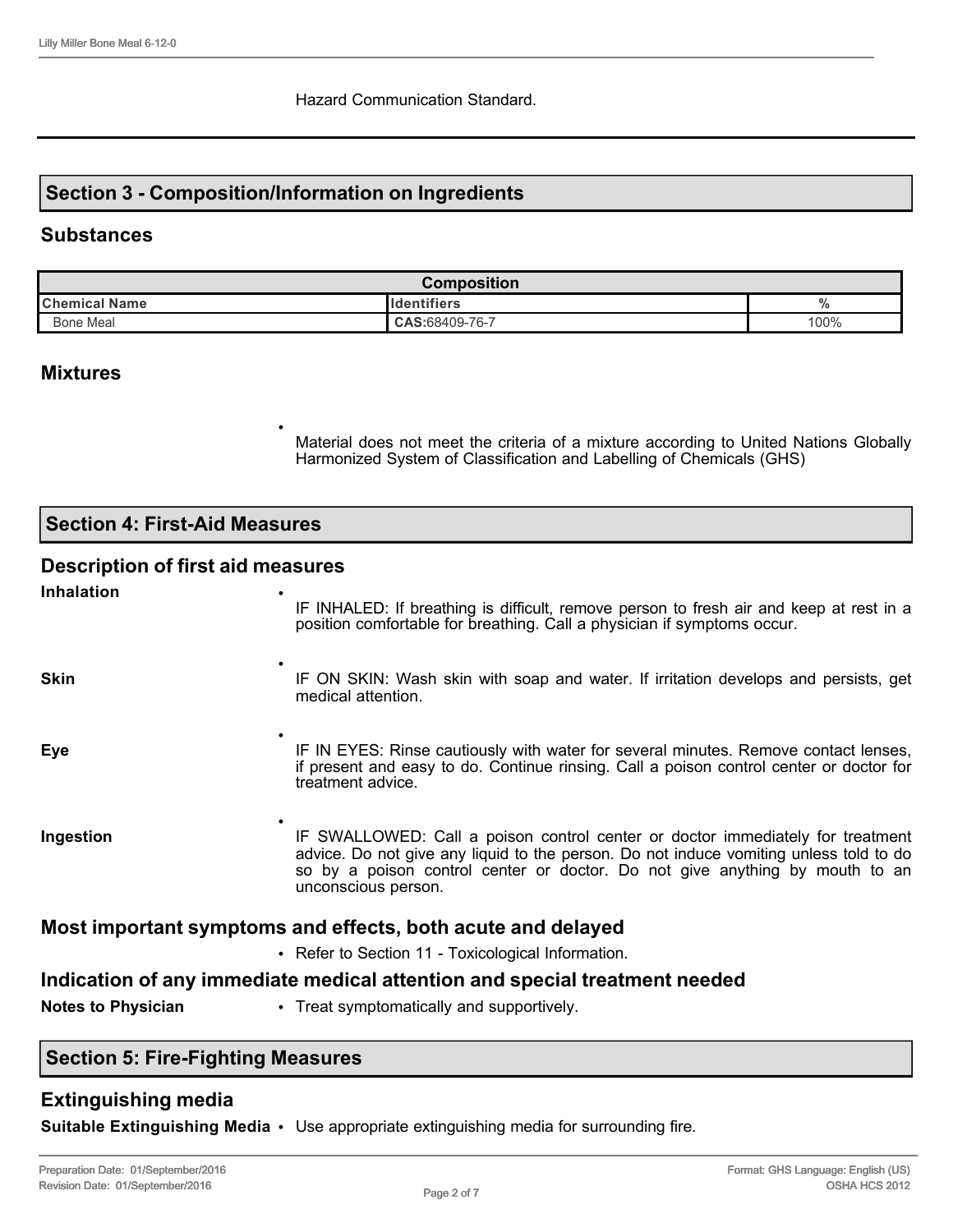| <b>Unsuitable Extinguishing</b><br>Media                         | • Avoid heavy hose streams.                                            |  |  |
|------------------------------------------------------------------|------------------------------------------------------------------------|--|--|
| <b>Firefighting Procedures</b>                                   | • Do not allow fire fighting water to escape into waterways or sewers. |  |  |
|                                                                  | Special hazards arising from the substance or mixture                  |  |  |
| <b>Unusual Fire and Explosion • No data available</b><br>Hazards |                                                                        |  |  |
| <b>Hazardous Combustion</b><br><b>Products</b>                   | • No data available                                                    |  |  |
| <b>Advice for firefighters</b>                                   |                                                                        |  |  |
|                                                                  | • Wear positive pressure self-contained breathing apparatus (SCBA).    |  |  |

### **Section 6 - Accidental Release Measures**

#### **Personal precautions, protective equipment and emergency procedures**

| <b>Personal Precautions</b> | $\bullet$<br>Avoid contact with skin, eyes, and clothing. Wear appropriate personal protective<br>equipment, avoid direct contact. |
|-----------------------------|------------------------------------------------------------------------------------------------------------------------------------|
| <b>Emergency Procedures</b> | $\bullet$<br>No emergency procedures are expected to be necessary if material is used under<br>ordinary conditions as recommended. |

#### **Environmental precautions**

• Avoid run off to waterways and sewers.

#### **Methods and material for containment and cleaning up**

| Containment/Clean-up<br><b>Measures</b> | • Use appropriate Personal Protective Equipment (PPE). |
|-----------------------------------------|--------------------------------------------------------|
|                                         |                                                        |

### **Section 7 - Handling and Storage**

#### **Precautions for safe handling**

**Handling** •

Wash hands thoroughly with soap and water after handling. Wear appropriate personal protective equipment, avoid direct contact.

#### **Conditions for safe storage, including any incompatibilities**

**Storage** • Keep out of reach of children. Keep container/package tightly closed and in a wellventilated place. **Incompatible Materials or Ignition Sources** • Do not store near hazardous or toxic substances. Heat, sparks, open flame. Strong bases.

## **Section 8 - Exposure Controls/Personal Protection**

# **Control parameters**

#### **Exposure controls**

**Engineering Measures/Controls** • No data available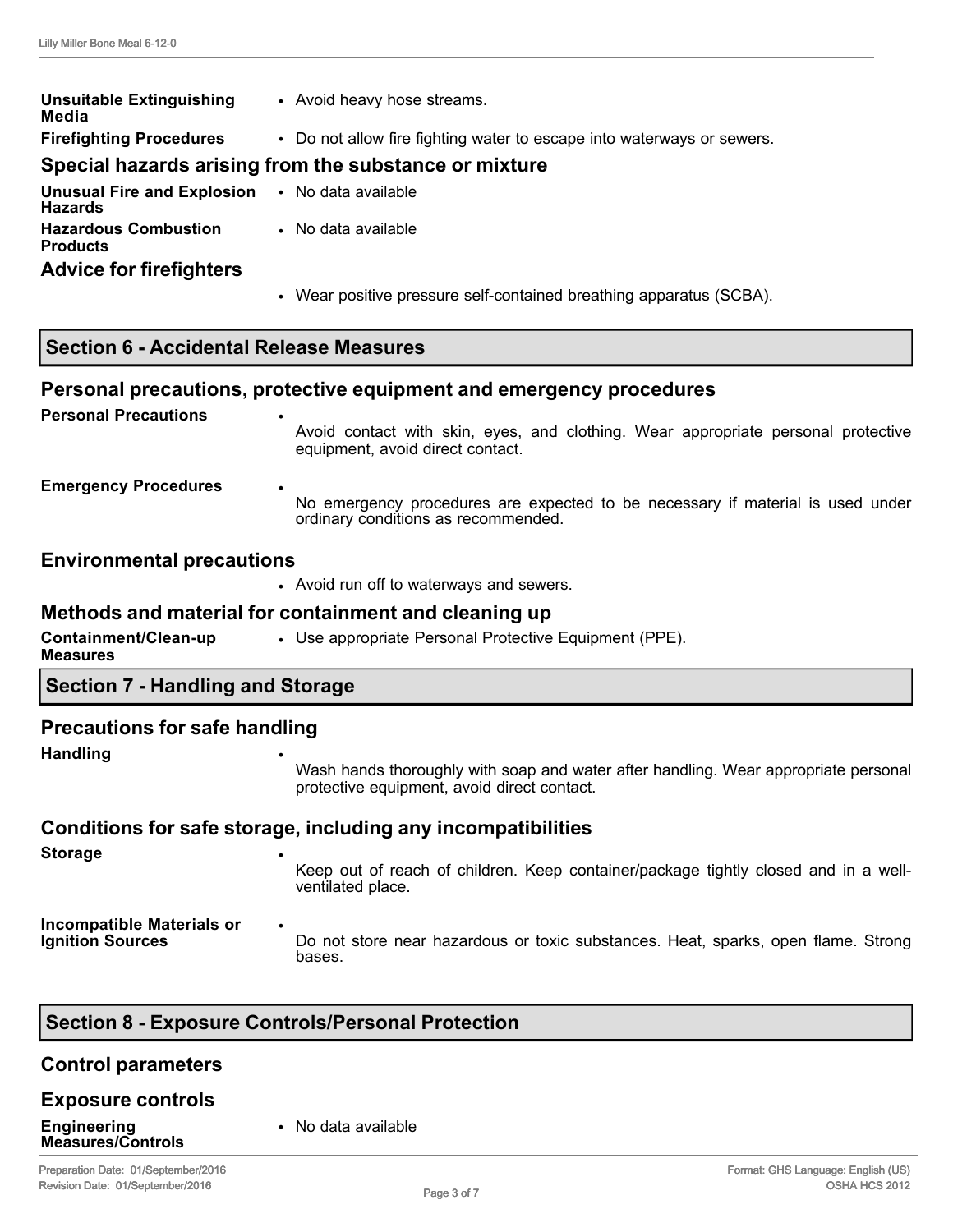#### **Personal Protective Equipment**

| <b>Pictograms</b> |  |
|-------------------|--|
|                   |  |



# **Section 9 - Physical and Chemical Properties**

## **Information on Physical and Chemical Properties**

| <b>Material Description</b><br><b>Physical Form</b>   | Solid             | Appearance/Description       | Tan, brown, gray granules.     |
|-------------------------------------------------------|-------------------|------------------------------|--------------------------------|
| Color                                                 | Tan, brown, gray. | Odor                         | Organic and earthy.            |
| <b>Odor Threshold</b>                                 | No data available |                              |                                |
| <b>General Properties</b>                             |                   |                              |                                |
| <b>Boiling Point</b>                                  | No data available | Melting Point/Freezing Point | No data available              |
| Decomposition Temperature                             | No data available | pH                           | No data available              |
| Specific Gravity/Relative Density                     | No data available | <b>Bulk Density</b>          | 40 to 60 lb(s)/ft <sup>3</sup> |
| <b>Water Solubility</b>                               | Insoluble         | Viscositv                    | Not relevant                   |
| <b>Volatility</b>                                     |                   |                              |                                |
| Vapor Pressure                                        | No data available | <b>Vapor Density</b>         | No data available              |
| <b>Evaporation Rate</b>                               | No data available | VOC (Wt.)                    | $0\%$                          |
| Flammability                                          |                   |                              |                                |
| <b>Flash Point</b>                                    | Not relevant      | UEL                          | No data available              |
| LEL                                                   | No data available | Heat of Combustion (AHc)     | No data available              |
| Flammability (solid, gas)                             | No data available |                              |                                |
| <b>Environmental</b>                                  |                   |                              |                                |
| Octanol/Water Partition coefficient No data available |                   |                              |                                |

# **Section 10: Stability and Reactivity**

## **Reactivity**

- 
- No dangerous reaction known under conditions of normal use.

**Chemical stability**

• Stable

## **Possibility of hazardous reactions**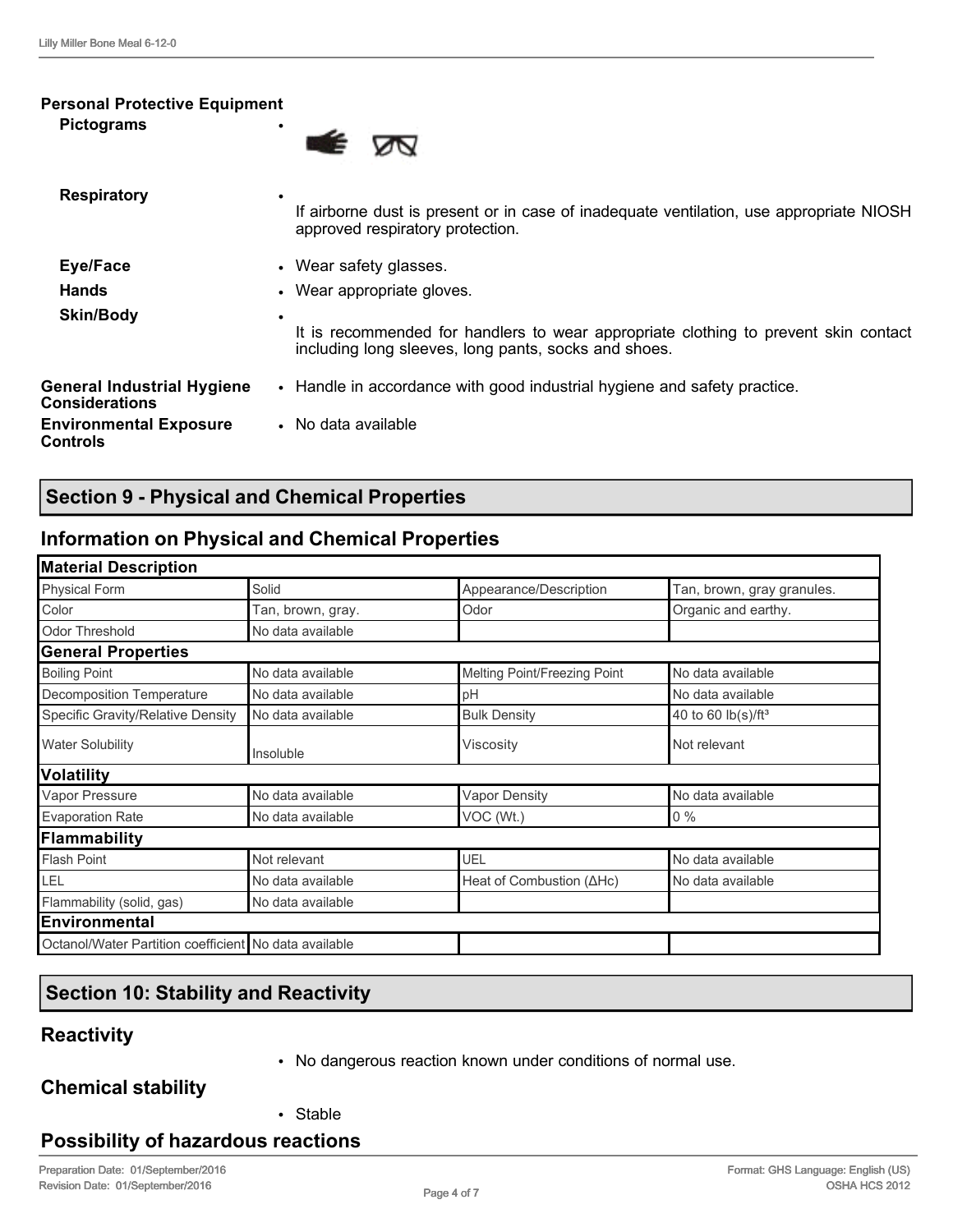• Hazardous polymerization will not occur.

# **Conditions to avoid**

• No data available.

### **Incompatible materials**

• Strong bases.

### **Hazardous decomposition products**

• No data available.

## **Section 11 - Toxicological Information**

## **Information on toxicological effects**

| <b>GHS Properties</b>                                                                      | <b>Classification</b>                                                                                                                                                                                          |  |  |
|--------------------------------------------------------------------------------------------|----------------------------------------------------------------------------------------------------------------------------------------------------------------------------------------------------------------|--|--|
| <b>Acute toxicity</b>                                                                      | <b>OSHA HCS 2012 •</b> Acute Toxicity - Dermal - Classification criteria not met; Acute<br>Toxicity - Inhalation - Classification criteria not met; Acute Toxicity - Oral -<br>Classification criteria not met |  |  |
| <b>OSHA HCS 2012 • Classification criteria not met</b><br><b>Skin corrosion/Irritation</b> |                                                                                                                                                                                                                |  |  |
| Serious eye damage/Irritation                                                              | <b>OSHA HCS 2012 • Classification criteria not met</b>                                                                                                                                                         |  |  |
| <b>Skin sensitization</b>                                                                  | <b>OSHA HCS 2012 • Classification criteria not met</b>                                                                                                                                                         |  |  |
| <b>Respiratory sensitization</b>                                                           | <b>OSHA HCS 2012 • Classification criteria not met</b>                                                                                                                                                         |  |  |
| <b>Aspiration Hazard</b>                                                                   | <b>OSHA HCS 2012 • Classification criteria not met</b>                                                                                                                                                         |  |  |
| Carcinogenicity                                                                            | <b>OSHA HCS 2012 • Classification criteria not met</b>                                                                                                                                                         |  |  |
| <b>Germ Cell Mutagenicity</b>                                                              | <b>OSHA HCS 2012 • Classification criteria not met</b>                                                                                                                                                         |  |  |
| <b>Toxicity for Reproduction</b>                                                           | <b>OSHA HCS 2012 • Classification criteria not met</b>                                                                                                                                                         |  |  |
| STOT-SE                                                                                    | <b>OSHA HCS 2012 • Classification criteria not met</b>                                                                                                                                                         |  |  |
| <b>STOT-RE</b>                                                                             | <b>OSHA HCS 2012 • Classification criteria not met</b>                                                                                                                                                         |  |  |

### **Potential Health Effects**

## **Inhalation**

- **Chronic (Delayed)** No data available **Skin Eye Chronic (Delayed)** • No data available **Ingestion Acute (Immediate)** • May cause irritation. **Chronic (Delayed)** • No data available **Other Chronic (Delayed)** • No data available. **Mutagenic Effects** • No data available.
- **Acute (Immediate)** May cause respiratory irritation.
	-
	-
	- **Acute (Immediate)** Exposure to dust may cause mechanical irritation.
	- **Chronic (Delayed)** Long-term exposure and may cause redness or chafing.
	- **Acute (Immediate)** Exposure to dust may cause mechanical irritation.
		-
		-
		-
		-
		-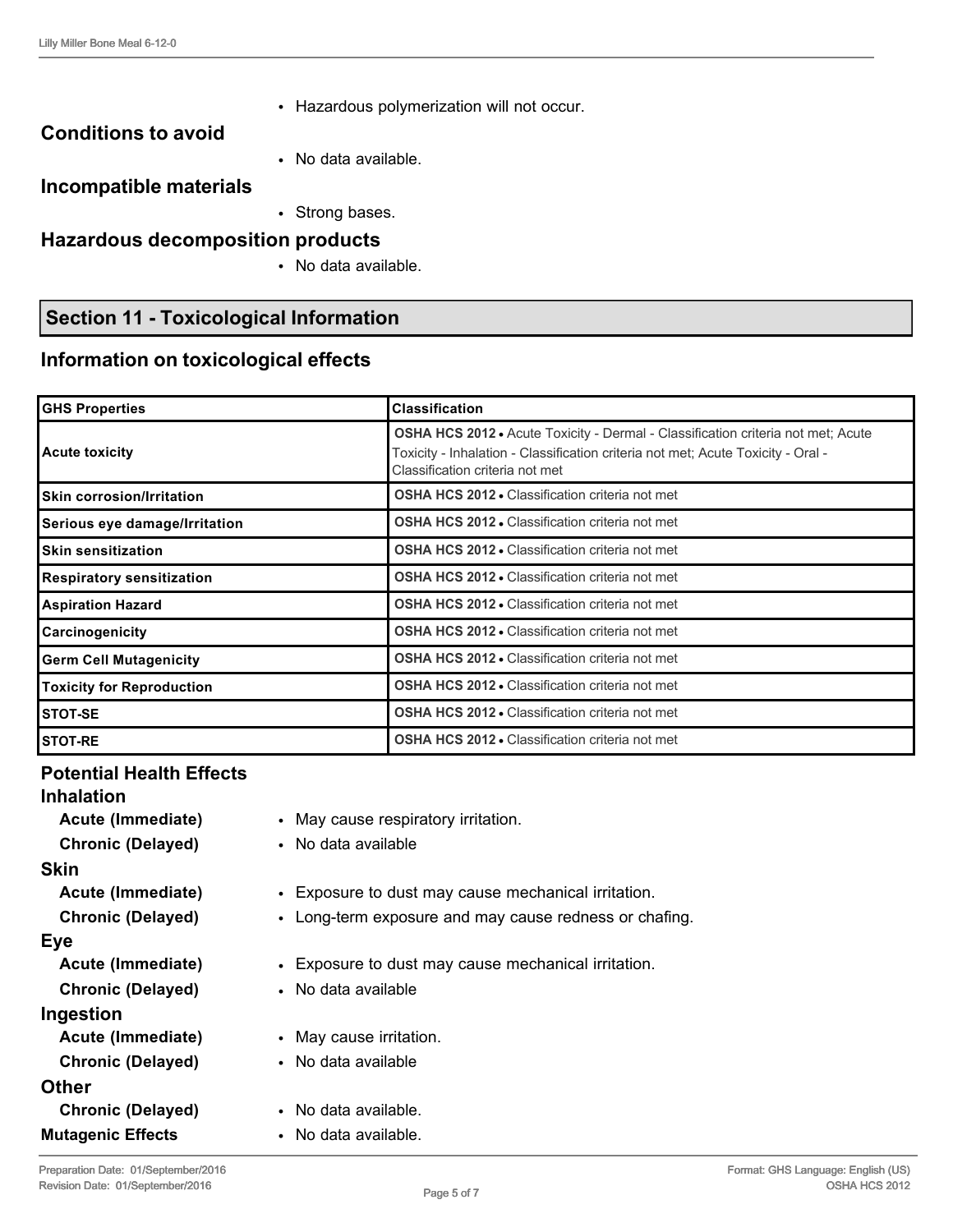| <b>Carcinogenic Effects</b>                | • No component in this product present at 0.1% or greater is listed by IARC, OSHA or<br>NTP. |  |  |
|--------------------------------------------|----------------------------------------------------------------------------------------------|--|--|
| <b>Reproductive Effects</b>                | • No data available.                                                                         |  |  |
| <b>Section 12 - Ecological Information</b> |                                                                                              |  |  |
| <b>Toxicity</b>                            |                                                                                              |  |  |
|                                            | • No data available                                                                          |  |  |

## **Persistence and degradability** • No data available

### **Bioaccumulative potential**

• No data available.

# **Mobility in Soil**

• No data available.

### **Other adverse effects**

**Potential Environmental Effects** • No data available.

|  | <b>Section 13 - Disposal Considerations</b> |
|--|---------------------------------------------|
|  |                                             |

### **Waste treatment methods**

**Product waste** • Dispose of content and/or container in accordance with local, regional, national, and/or international regulations.

**Packaging waste • Dispose of content and/or container in accordance with local, regional, national, and/or** international regulations.

# **Section 14 - Transport Information**

|            | <b>UN</b><br>number             | UN proper shipping<br>name | <b>Transport hazard class</b><br>(es) | Packing<br>group | <b>Environmental</b><br>hazards |
|------------|---------------------------------|----------------------------|---------------------------------------|------------------|---------------------------------|
| <b>DOT</b> | Not Applicable                  | Not Regulated              | Not Applicable                        | Not Applicable   | Not Applicable                  |
|            | <b>IMO/IMDG</b> Not Applicable  | Not Regulated              | Not Applicable                        | Not Applicable   | Not Applicable                  |
|            | <b>IATA/ICAO</b> Not Applicable | Not Regulated              | Not Applicable                        | Not Applicable   | Not Applicable                  |

**Special precautions for user** • None specified.

**Transport in bulk according to Annex II of MARPOL 73/78 and the IBC Code** • No data available **Other information IMO/IMDG** • No data available

**IATA/ICAO** • No data available

# **Section 15 - Regulatory Information**

**Safety, health and environmental regulations/legislation specific for the substance or mixture**